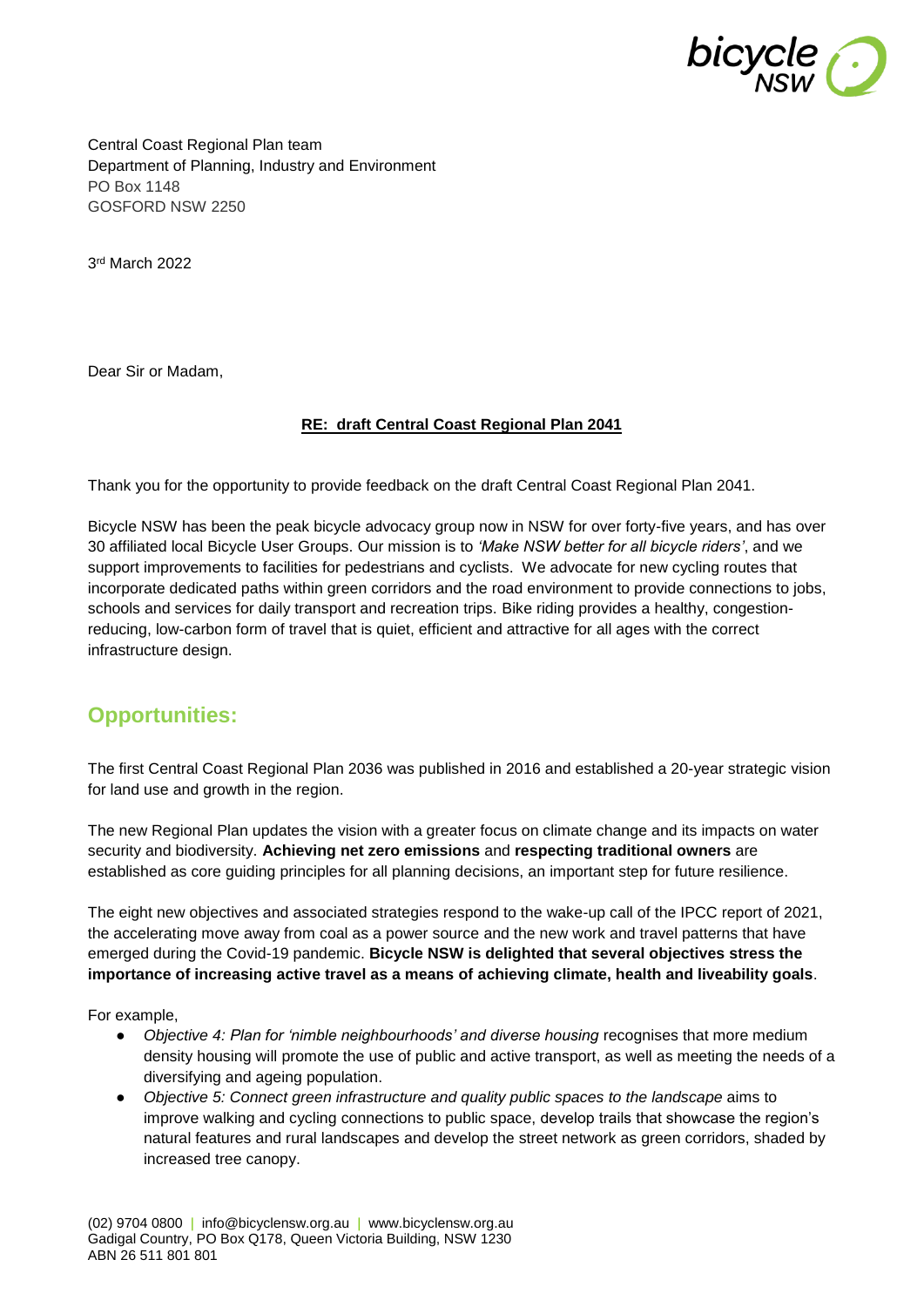- Objective 6: Reach net zero and increase resilience and sustainable infrastructure sets out how compact urban areas that support walking, cycling and micro-mobility, and reduce car dependency, are key to reducing emissions.
- *Objective 7: Plan for businesses and services at the heart of healthy, prosperous and innovative communities* discusses the importance of being able to easily reach shops and services by bicycle in any strategy to support flourishing town centres, a night-time economy and sustainable tourism.

# **Bicycle NSW is most excited by** *Objective 3: Create a 15-minute region a made up of mixed, multimodal, inclusive and vibrant communities***.**

The concept of more compact, mixed-use neighbourhoods has spread across the world, with the Covid-19 pandemic restrictions demonstrating the importance of vibrant, connected local centres where every day needs are close to home and can be met with a short walk or bike ride (or a car trip in rural areas).

Objective 3 provides strategic direction for land-use decisions that place new housing and infrastructure close to jobs and services to encourage active and public transport. This a major shift in policy for regional NSW where development has prioritised travel by private car for the last 70 years. A clever and thoughtful approach to the urban-to-rural transect ensures that 15-minute thinking can apply to the range of different contexts found on the Central Coast: urban, brownfield infill, established suburbs, new greenfield suburbs, towns, villages or rural.

# **Bicycle NSW applauds the inclusion of the '15-minute region' in the draft Central Coast Regional Plan and looks forward to seeing the model developed for the Central Coast spread quickly across NSW**.

The commitment to new active transport infrastructure will deliver innumerable benefits to the residents of the Central Coast. Improved walking and cycling paths will contribute to connected and liveable communities, increase resilience to climate change, reduce carbon emissions and ignite new industries such as sustainable tourism. Creating safe and attractive routes to workplaces, schools, reserves and recreation facilities will foster healthy lifestyles and ensure equitable access to economic opportunities for people of all ages, incomes and abilities.

There has never been a better time to build for active transport, as evidenced in two very significant new Transport for NSW policies that require State projects to prioritize road space for walking and cycling:

- Road User Space Allocation Policy CP21000<sup>i</sup> establishes a road user hierarchy that considers pedestrians first and private cars last.
- Providing for Walking and Cycling in Transport Projects Policy CP21001<sup>ii</sup> requires every transport project funded by Transport for NSW to include provision for walking and cycling, which must delivered from the outset of the project. The policy applies to anyone planning, designing, delivering, building or managing a transport project or asset for, or on behalf of, Transport for NSW.

Bicycle infrastructure has a low cost per km, offering better value than road projects and supporting Councils' financial sustainability. Over 100km of bike paths can be delivered for the cost of 1km of new roadiil. Studies have shown that 70% of people in NSW either ride a bike now or would start to ride if safe infrastructure was provided<sup>iv</sup>.

The urban design strategies developed for regional NSW by Government Architect NSW<sup>v</sup>, acknowledge that private cars are likely to remain a dominant form of transport in regional areas. However, enabling active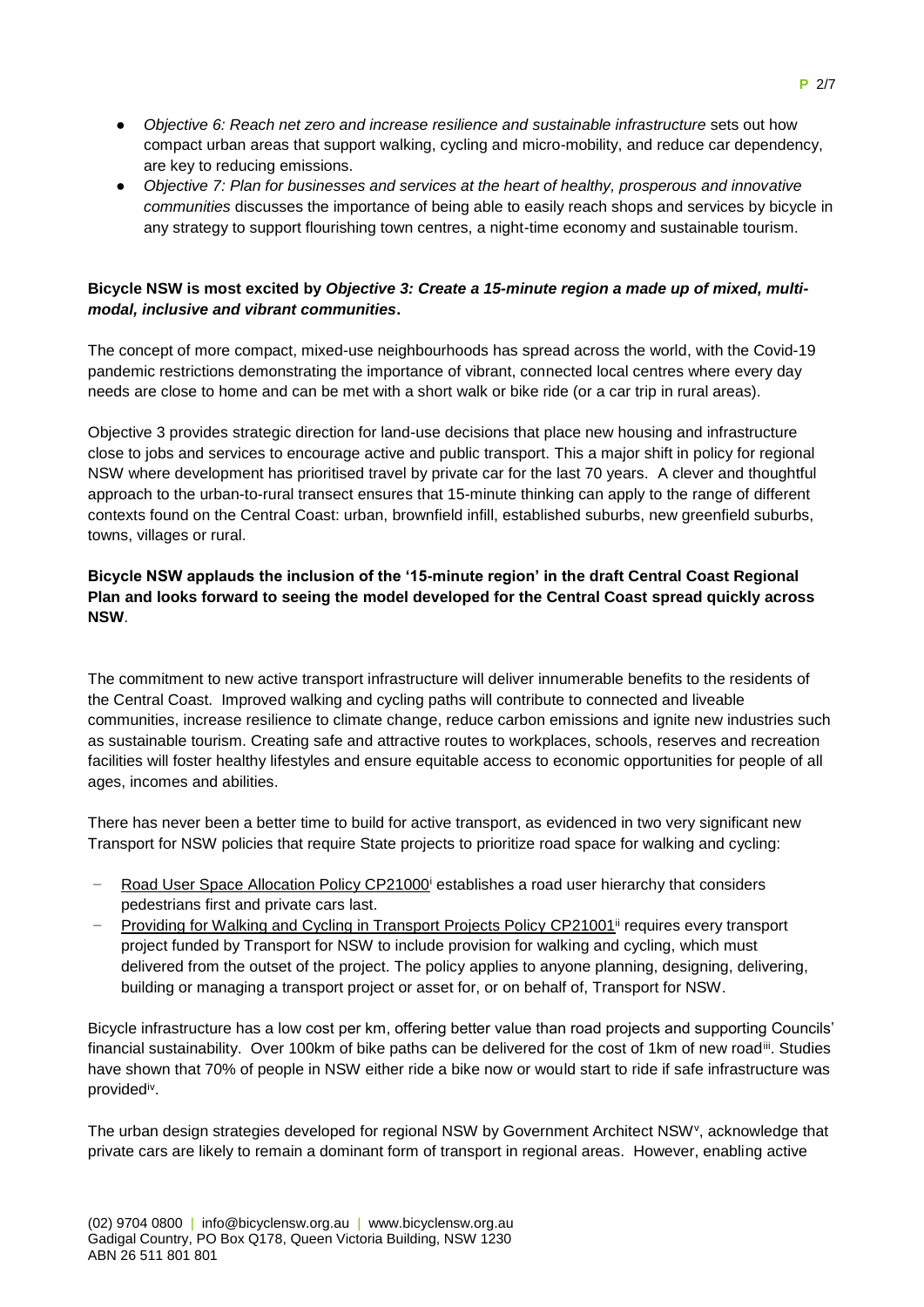transport in town and village centres through good urban design and integrated land use planning will reduce congestion, noise and car parking pressures. Pedestrian and bike riding infrastructure developed through the lens of the Movement and Place Framework will create more space for trees and landscaping, slow traffic and allow a more compact urban form.

High-quality shared paths through towns and villages will reduce dependency on private cars. In a region where 7% of households have no access to a car and many struggle to afford one, transport poverty is a serious issue. 23% of households have a weekly income below \$650, more than the NSW average of 19%<sup>vi</sup>, and inequality is likely to widen further with rising housing costs and changing employment patterns. If education facilities, workplaces and community facilities can be accessed safely on foot or by bike, families can be released from the financial burden of owning multiple cars.

Of course, bike riding facilities are proven to attract tourists and support the visitor economy. New businesses will be needed to support eco-, active and adventure tourism while existing businesses benefit from increased passing trade and foot traffic<sup>vii</sup>. The Central Coast already attracts touring cyclists but a focus on this market would bring substantial benefits as the mining economy fluctuates over the coming years.

# **Recommendations:**

Bicycle NSW would like to be involved with the delivery of active transport infrastructure on the Central Coast. We can offer expert advice at each stage, from the planning of walking and cycling networks to the detailed design of paths and intersections. Many of the relevant technical standards, policies and guidelines are drawn together on our [website.](https://bicyclensw.org.au/rays-corner/)

It is important for planners and engineers to consider the following when developing infrastructure for active travel. Please note that these recommendations are all reflected in the new Regional Cycling Plan that Bicycle NSW is developing with Transport for NSW.

# **Provide cycling infrastructure that is segregated from vehicles**

Bicycle NSW supports bicycle infrastructure that is completely separated from vehicles on main roads to cater for riders of all ages and abilities. Mixed traffic cycle routes are only appropriate where speed limits or traffic volumes are very low.

According to the best practice 'cycling segmentation' model, developed in Portland USA to identify the type and needs of existing and potential bike riders<sup>viii</sup>, such cycle paths will allow 70% of local residents to consider journeys by bike.

Where there are few pedestrians, shared paths through parks or on footpaths are a suitable solution. In areas with high levels of pedestrian and cycling activity, standard shared paths will not lead to an acceptable level of amenity and safety for either walkers or riders as conflict occurs between different users and separated cycle paths within the road environment should be considered.

Bicycle NSW recommends referring to the new Cycleway Design Toolboxix and the 2017 Austroads Cycling Aspects of Austroads Guides (AP-G88-17) to ensure that the paths are constructed to current best practice.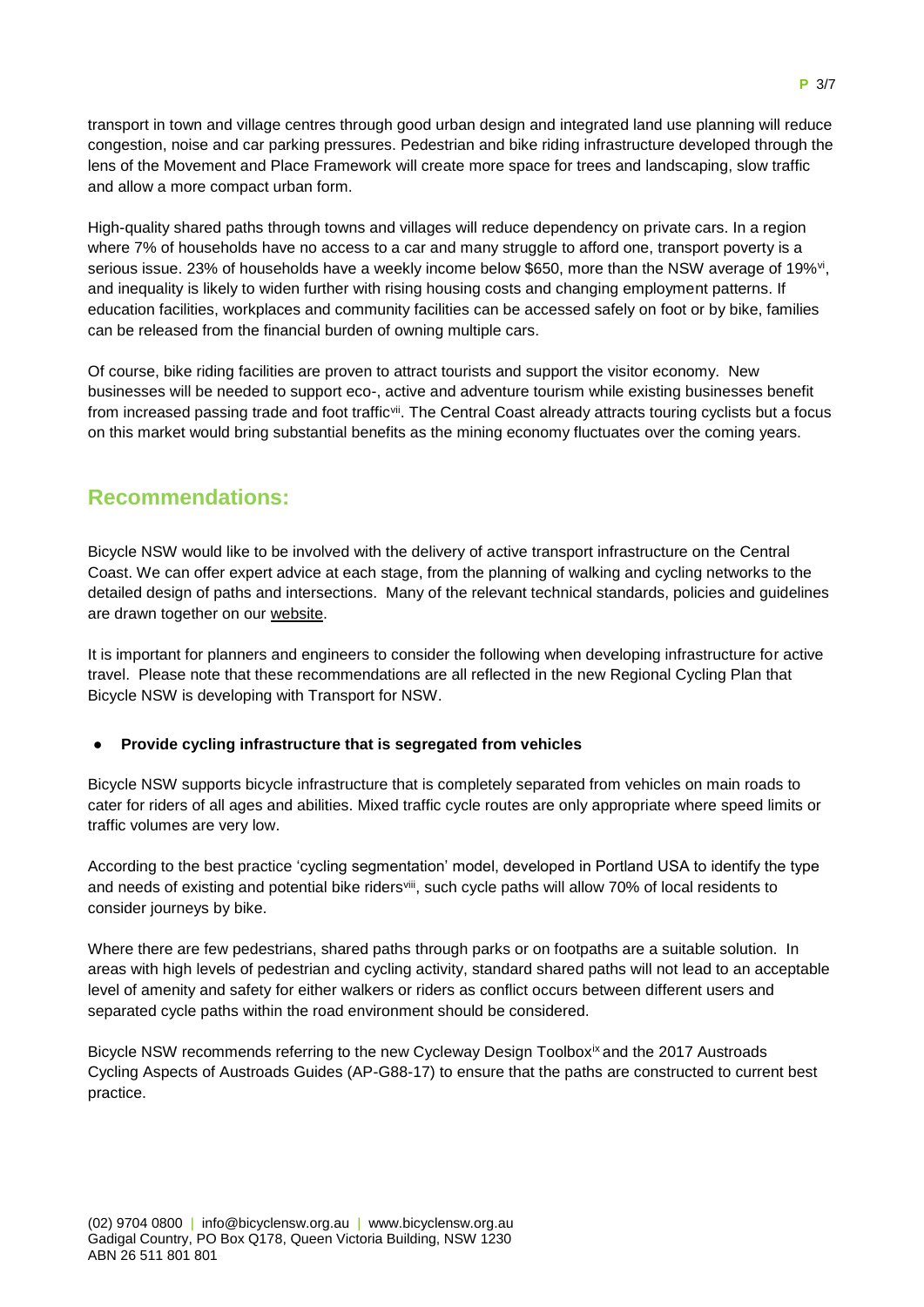### ● **Reduce speed limits to 30km/h in residential roads and town centres**

30 km/h speed limits reduce the need for separate bicycle infrastructure on local streets. 30 km/h has been shown as an optimal speed limit to allow people driving and cycling to share the road safely<sup>x</sup> and is becoming a standard speed limit in many parts of the world. All single lane roads in Spain have been under a 30km/h limit since May 2021 and 30% of UK residents live in 20mph areas<sup>xi</sup>.

Lower speed limits are an important building block for Vision Zero, an approach to road safety that was launched in Sweden in 1994 with the simple premise that no loss of life is acceptable. The Vision Zero approach has been highly successful and has spread to many other countries. The key policies include prioritizing low urban speed limits, pedestrian zones, physical separation between bicycle and car traffic, data-based traffic enforcement and behaviour-change education<sup>xii</sup>.

### **Future proof the active transport network**

The status quo of walking and cycling activity in regional NSW is likely to change rapidly. The density of walkers will increase when new housing and employment is delivered as proposed. An upswing in travel by bikes has occurred recently due to COVID-19, individual reactions to climate change, a surge in online delivery services and the growing popularity of e-bikes. In addition, State policies to address climate change and urban liveability will add to pressures on councils to secure a much bigger travel share for walking and cycling. It is important to future proof the cycle network by allowing for increased demand at the outset. Paths should be wide enough for overtaking and must accommodate a range of mobility options such as cargo bikes and disability scooters. As discussed above, pedestrians and bike riders should be separated where possible.

# **Develop facilities for cycle tourism**

Cycle tourism has enormous potential to attract visitors to regional areas and provide business opportunities for local residents. Rail trails are gaining momentum in NSW. The Tumbarumba to Rosewood trail has brought a constant flow of visitors to small villages in the area since it opened in 2020, supporting 9 new businesses<sup>xii</sup>. The Northern Rivers Rail Trail will be a catalyst for the Tweed Valley becoming an important hub for cycling. Tourism on neighbouring [Brisbane Valley Rail Trail](https://www.tmr.qld.gov.au/bvrt) (BVRT) is going from strength to strength. The BVRT is a great example of what can be achieved through community and government support.

Dedicated infrastructure is not always required for tourist routes. Establishing a series of waymarked routes on scenic back roads and publishing maps and resources to promote cycle touring will draw cyclists from far and wide and support a vibrant rural economy. The Central West Trail near Dubbo provides a 400km waymarked loop that has revitalised several country towns since April 2020<sup>xiv</sup>, attracting thousands of cyclists to the area for a 5- or 6-day adventure. It is important for neighbouring LGAs to collaborate to facilitate longer touring routes.

Mountain biking is also very popular. The Blue Derby trails in north-eastern Tasmania provide an excellent example of bike tourism bringing economic benefits for local communities. \$3.1 million was invested in mountain bike trails in 2015. Now, more than 30,000 tourists visit the trails each year, injecting more than \$30 million back into the Tasmanian economy<sup>xv</sup>.

Share bike rental hubs should be provided in tourist centres to ensure access to the trails for all visitors. Facilities for e-bike charging, bike maintenance and bike storage need to be created in key locations.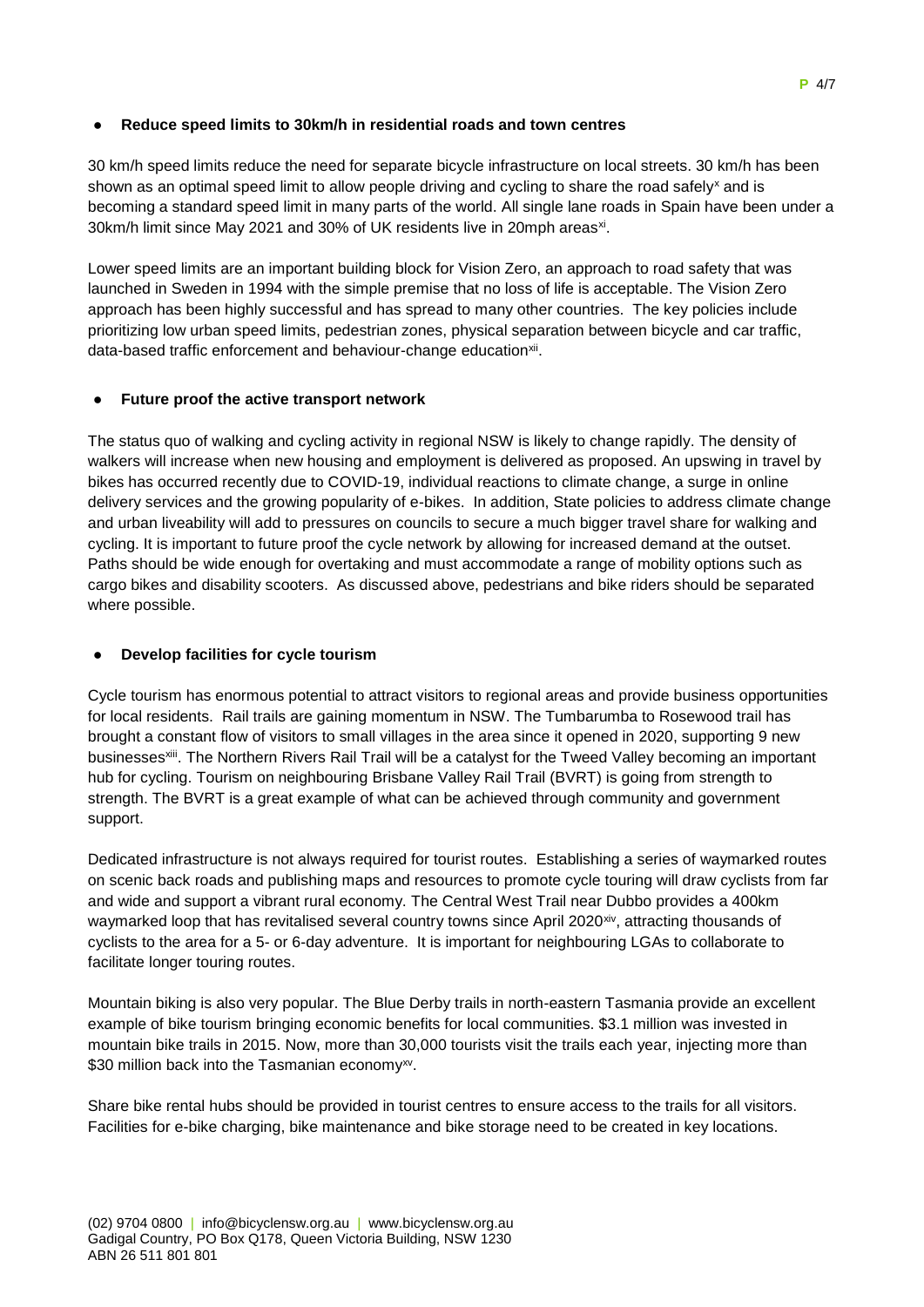# **Work with train and bus operators to allow carriage of cycles**

Although bikes can be wheeled onto the CityRail services serving the Central Coast, they must be boxed and weigh under 20kg to be accepted onto the faster regional trains. Only a limited number of bikes (usually 5) can be carried on each train. Many bicycles, such as e-bikes and tandems, do not fit within the size and weight limits. This is a serious impediment to bike-related tourism, particularly as e-bikes grow in popularity, opening up cycle touring to a much broader demographic.

In view of the economic, health and environmental benefits of encouraging cycling, Bicycle NSW supports the campaign for new trains currently being procured by the NSW Government to have more space allocated to bicycles, with roll on/roll off storage replacing the requirement to box bikes. Please see <https://bicyclensw.org.au/bikes-on-nsw-trainlink-campaign/> for more information.

We also suggest initiating discussions with bus operators to develop a strategy to allow bikes to be carried on buses. This will allow one-way trips, open up the cycle network to a wider range of users and provide access to trails and everyday destinations without using a car.

### ● **Improve safety on rural roads linking smaller towns and villages**

Bicycle NSW has consulted with local cycling advocates and a common request is that the main roads connecting smaller villages are made safer for cyclists. In the short term, wide shoulders, signage, speed restrictions and intersection improvements are essential. In the longer term, separate cycle paths should be developed along key routes.

### ● **Increase tree canopy cover over the walking and cycling network**

Climate change is causing an increase in hot weather in NSW. Much of inland NSW experiences 10-20 days each year where the maximum temperature is greater than 35°C. Maximum summer temperatures are predicted to increase by 2.3°C by 2070 when 40 annual hot days over 35°C are likely<sup>xvi</sup>. It is essential to create a tree canopy over footpaths and shared paths to ensure that they are comfortable to use in the warmer months, allowing opportunities for exercise and mitigating the health impacts of inactivity, such as diabetes and heart disease. The correct trees for the climate, soil and topography must be selected, and an adequate maintenance programme instigated. We recommend following the research being undertaken into heat resilient street trees at Western Sydney University through the [Which Plant Where?](https://www.westernsydney.edu.au/environmental_sustainability/home/living_labs/which_plant_where) Project.

#### **Ensure that new cycle infrastructure is inclusive**

All types of bikes should be accommodated by the cycling infrastructure, including cargo bikes and tricycles. Again, the width of the paths is critical and it is important to consider turning radii, dropped kerbs, ramps and the design of modal filters to ensure that non-standard bikes not excluded from the network. Cargo bikes will increasingly be used for deliveries and have huge potential to play a key role in a sustainable transport system. Non-standard bikes such as hand-cycles, recumbents and wheelchair bikes offer disabled people independent mobility but are a rare sight on urban streets due to barriers caused by poor urban design. Any measures enabling cycling by disabled people will support a growth in cycling by novice cyclists, children and older people, and improve conditions for those using mobility scooters<sup>xvii</sup>.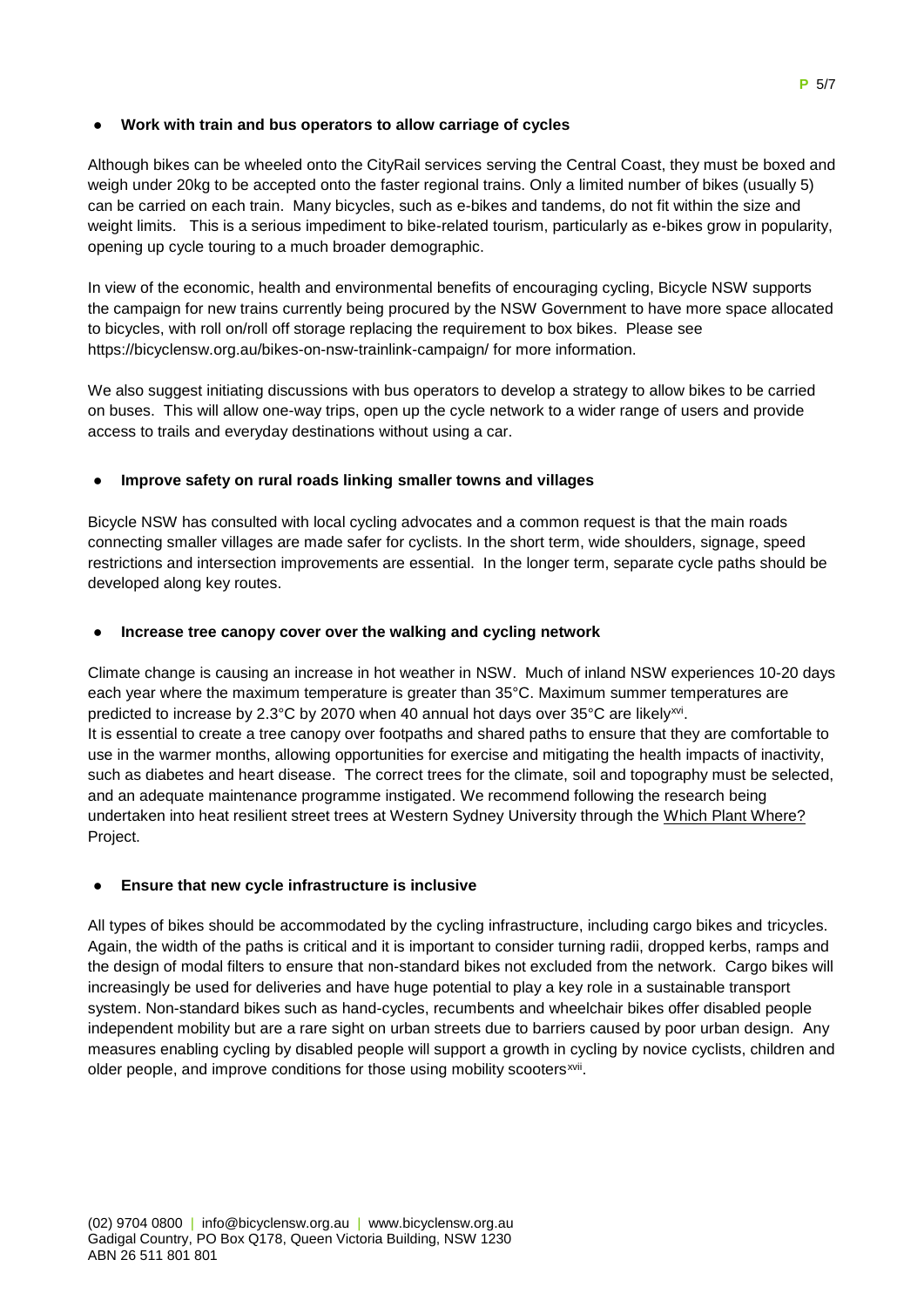### ● **Prioritise pedestrians and cyclists at all intersections**

Traffic light phasing and sensors must favour active modes to encourage more people to walk and cycle. In line with the Road User Space Allocation Policy and other State and local strategies, small delays to vehicle traffic should never prevent the delivery of safer, more efficient and more attractive active transport infrastructure. Raised crossings at unsignalised intersections will slow cars and improve safety. Bicycle paths must continue across the raised crossings so people riding bikes are not required to dismount.

# ● **Maintain a focus on the important details of the cycle network**

The detailed design of cycle routes, adequate end of trip facilities, clear wayfinding and grass roots education are critical to encourage the uptake of cycling and reduce dependence on private vehicles.

It is essential to ensure that popular daily destinations such as town centres and schools are easy to reach by bicycle for all residents of all ages and abilities. In particular, safe connections with all education facilities along the routes must be incorporated. Cycling infrastructure needs to be safe and continuous to increase the mode share of cycling and reduce congestion associated with school journeys. Without proper separation from vehicles and safe intersections, parents will still feel driving their children to school and activities is the only way to keep them safe from being hit by cars.

Integration of the routes with bus stops is essential to ensure easy access by bike and foot. All public transport journeys start and finish with a walk or cycle. Providing high-quality, safe conditions for active travel to bus routes will break down the first/last mile barrier which can inhibit take-up of public transport.

Cycle paths should feature amenities such as water fountains, shading, seating, lighting, bike maintenance stations and toilet blocks.

Secure bike parking and other end of trip facilities, including charging points for e-bikes, should be provided at journey end locations to further support riders and encourage participation.

Wayfinding must support visitors by clearly articulating and communicating the most efficient and safest route. Signage style for wayfinding should be consistent throughout each LGA and reflect the diversity of the community.

Finally, education, information and events to promote walking and bike riding as a form of transport are an important part of any plan to increase participation in active travel.

# **Conclusion:**

Bicycle NSW encourages DPIE to take advantage of the process of updating the Central Coast Regional Plan to lock in **game-changing advances** in active transport. Safe infrastructure to support walking and bike riding will benefit everyone in the community, reducing congestion and pollution while improving public health, providing more equitable access to employment, services and public transport and attracting tourism.

We look forward to working with Transport for NSW, DPIE, Local Government Authorities and local Bicycle User Groups of the Central Coast to progress the delivery of active transport infrastructure in the near future.